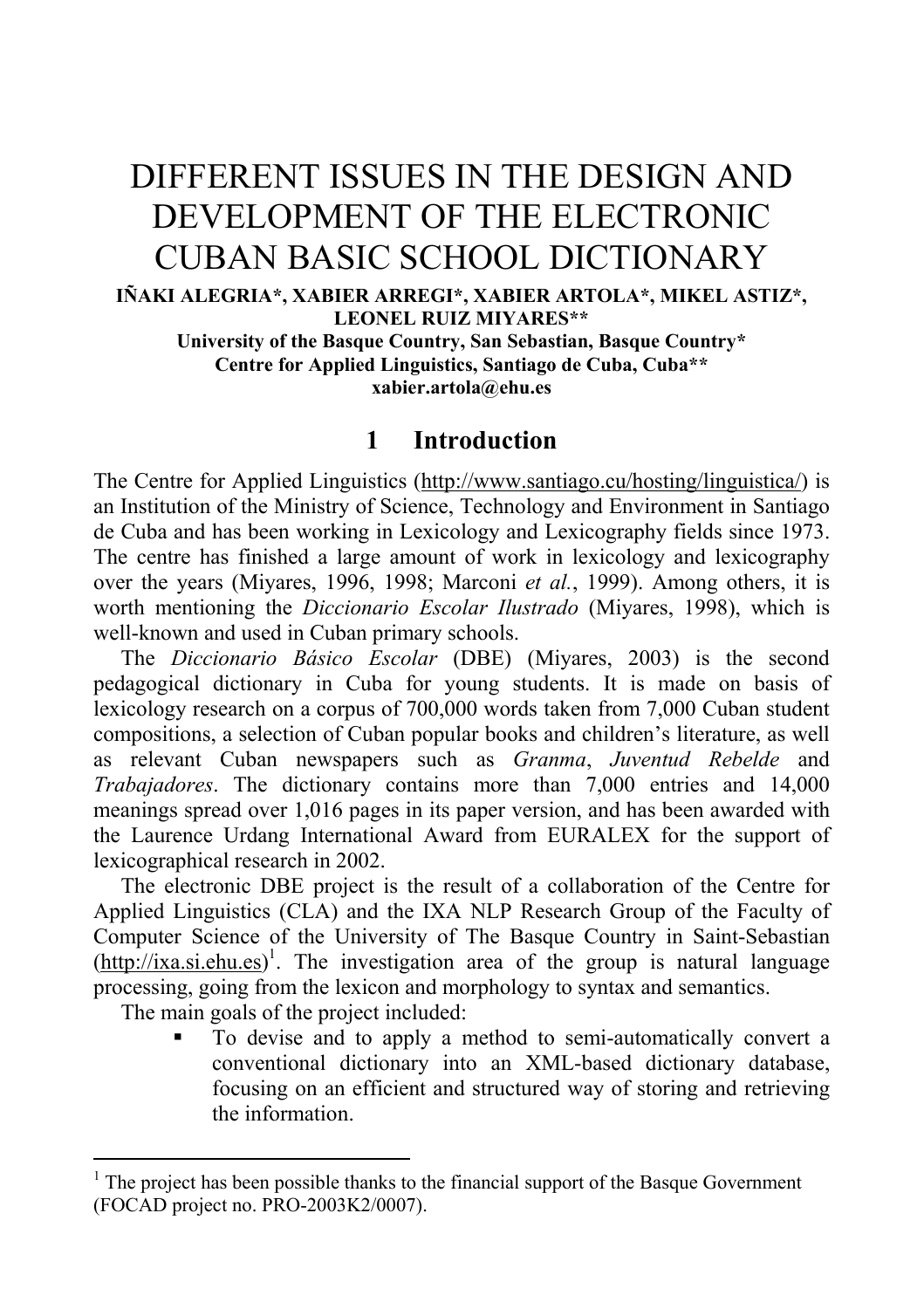- To develop an electronic dictionary application for secondary and high school students, employable both on CD-ROM and through the web. The electronic version of the DBE has a potential user group of 500,000 students in Cuba, being free to use more than 50,000 computers.
- Finally, to design and develop a dictionary editing environment which will enable a lexicographer to maintain and update the DBE in an easy and flexible manner.

 This article explains the conversion process of the dictionary from its original format into an XML-encoded version, along with the design and the implementation details of an electronic dictionary application running on this encoding. After this introduction, the original dictionary and its main features are described in section 2. In section 3, the conversion process carried out to take the dictionary from its original  $RTF^2$  format to TEI-conformant XML is explained. Next, section 4 is devoted to describe the architecture and GUI of the application, along with some implementation issues. Finally, future work is depicted in section 5, and some conclusions are given in section 6.

# **2 Structure and features of the dictionary**

The DBE is a Spanish dictionary that is intended for use by students in secondary level high schools in the age of 11 to 17. One important feature that distinguishes it from ordinary Spanish dictionaries is that it describes Spanish as it is employed in Cuba; so, besides "common" Spanish entries it also contains many specific Cuban Spanish entries.

 The following fields can be distinguished in the dictionary entries: headword, typical spelling errors (realized as red letters in the headword), pronunciation (for English words used in Cuban Spanish), part-of-speech, geographic, domain and usage style labels, verbs' inflection model, syllabification of the headword, inflected form(s) of the headword (with number or grammatical inflection type, and part-of-speech labels), one or more senses containing definition text, example sentences, often with labels referring to the part-of-speech used in the sentence or other usage notes, and with references to the headword emphasized in bold and underlined meta-linguistic references, synonyms, antonyms, and similar words, usage notes and labels, attached to the definition or to particular examples, and, finally, related subentries, such as locutions and other noun or verb phrases.

 The DBE contains 7473 entries including 14013 word senses. Attached to the entries you can find 1380 diminutives, along with plural forms of nouns, feminine and plurals of adjectives, participles of verbs, etc. Regarding lexical relationships,

 $\overline{a}$ 

<sup>2</sup> Rich Text Format.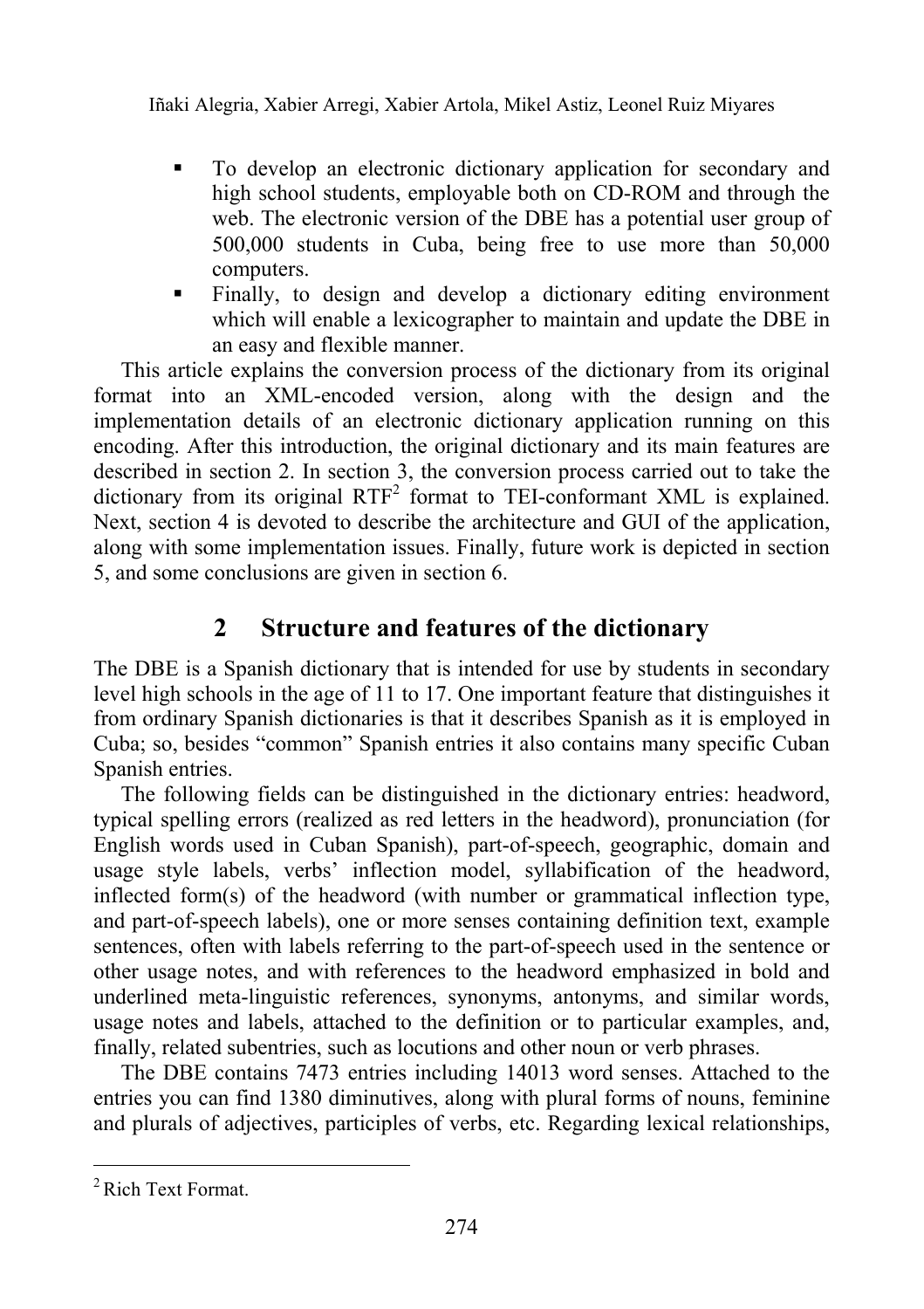3601 synonyms, 474 antonyms and 75 similar words can be found in the dictionary, allowing to navigate between related entries. Moreover, 1062 locutions, 651 phraseologisms and 39 sayings are defined and exemplified as subentries of the main entries.

The dictionary was originally typed at the CLA and stored in 27 files in RTF, one per letter. The following sample entries might make clearer the usage of the different fields and features:

**cerca** sf. Valla, tapia o muro generalmente de alambre, estacas o piedras que se pone alrededor de cualquier terreno para resguardarlo o limitarlo. *Pusieron una cerca alrededor del terreno deportivo para evitar que penetren intrusos.*cer-ca; cercas (pl.); cerquita (dim.)

**cerca** adv. l. Próximamente, inmediatamente, a corta distancia. *Mi casa se encuentra cerca de la escuela. Vamos al cine a pie, pues queda cerca.* Ant. lejos. // loc. adv. **cerca de**. Aproximadamente, más o menos, casi. *Mi abuela está saludable, aunque tiene cerca de noventa años.* cer-ca; cerquita (dim.)

**fábrica** sf. **1.** Establecimiento o edificio donde se fabrica algo, en el que existen equipos, máquinas, herramientas, etc., necesarios para producir determinado tipo de objetos. *Ibia comenzó a trabajar en una fábrica de zapatos*. Sin. industria, factoría, empresa. **2.** fig. Acción de construir o producir algo. *La colmena es la fábrica donde se elabora la miel*. fá-bri-ca; fábricas (pl.)

## **3 Conversion process: from RTF to XML**

As mentioned above, the first goal of the project was to devise a method to semiautomatically convert the RTF dictionary into an XML-based dictionary database. Both from a typographically and structurally point of view a dictionary is extremely complex. If we want to identify explicitly all complex features of a dictionary for the purpose of electronic use, a good method is the use of a standard mark-up language (Ide *et al.*, 1993), which will then facilitate the use of the dictionary by an application or program. The use of XML to represent the dictionary knowledge in a structured way allowing to explicitly mark-up the different fields in the entries means a radical change with respect to the original RTF version, offering both the lexicographers and the users more and richer possibilities to later on search the information in the dictionary.

In this section, after discussing how we defined a suitable encoding for the dictionary, we will mention the different phases and tools used in the conversion process.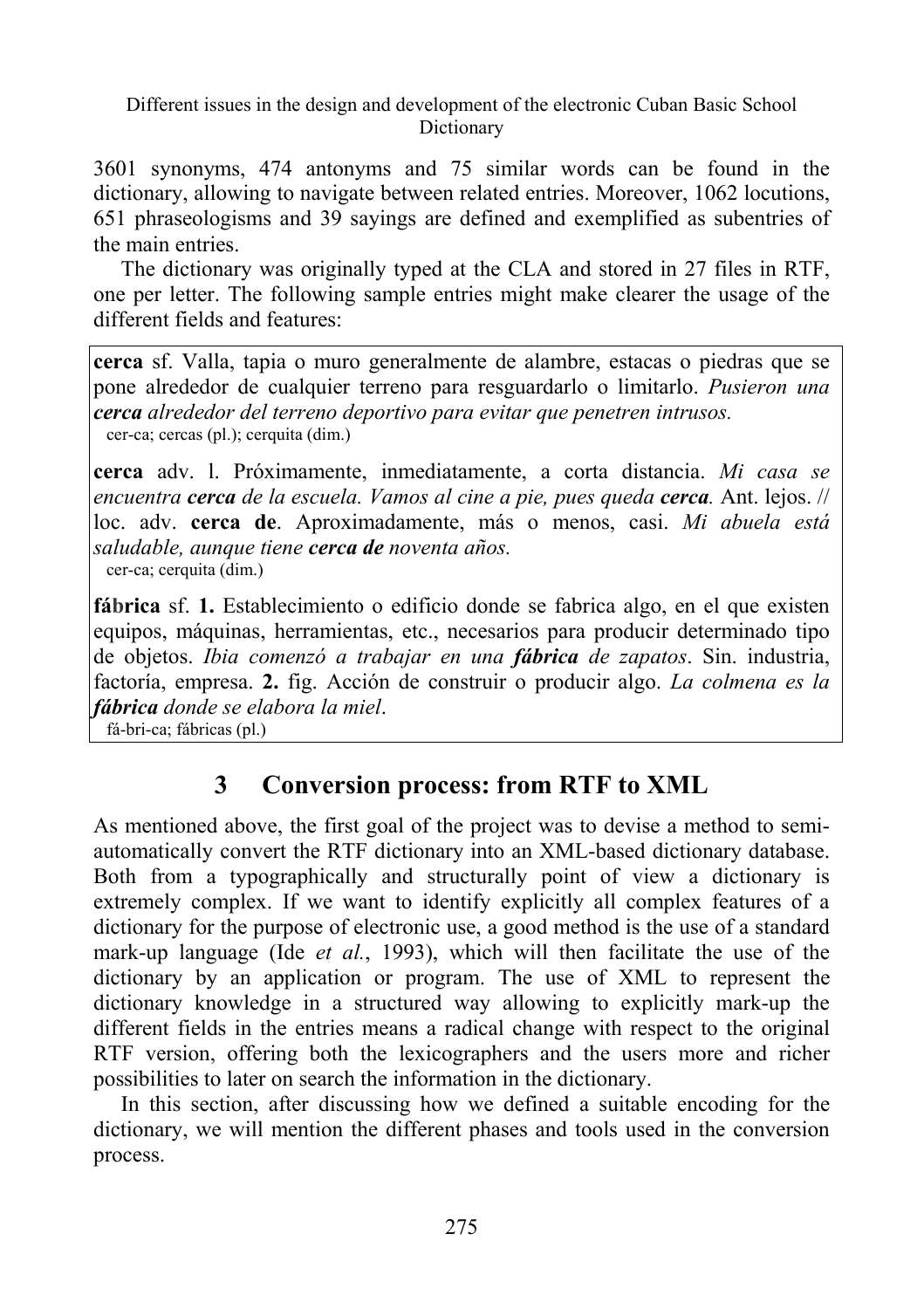#### *3.1 Establishing the XML encoding to use: the TEI guidelines*

The first step, before the conversion, is to define the XML language to encode the dictionary, i.e. the data structure into which the dictionary must be transformed from its original format.

 The TEI guidelines (2001) include a whole chapter on how to encode printed dictionaries. We examined carefully the entries in the DBE and observed that almost all of the features present in them were already foreseen by the designers of the TEI guidelines, with few exceptions. Hence, we decided to encode the dictionary following the guidelines, so adopting a subset of the TEI DTD for dictionaries and adding to it some elements and attributes to deal with the unforeseen features. One of the aspects we found was missing in the guidelines was the explicit encoding of typical spelling errors, which in the DBE is realized by means of red letters in the headword, resulting encoded in our enhanced DTD by means of an element named posErrors (see example below).

 In order to establish more precisely the encoding, we chose a sample of entries representative of the diverse complexity of the dictionary data, and encoded them in XML by hand, thus deciding how to apply the TEI guidelines to encode the different features in the sample entries. This sample, along with a normative document that gathers all the encoding decisions we made on how to use and adapt the TEI DTD to the particular case of the DBE, has turned out very useful in the conversion process and in the later post-processing and quality control phases.

Let us show as an example the entry **fábrica** once converted into final XML:

```
<entry> 
   <form> 
     <orth>fábrica</orth> 
     <syll>fá|bri|ca</syll> 
     <posErrors>3</posErrors> 
   </form> 
   <gramGrp> 
     <pos>sf.</pos> 
   </gramGrp> 
   <form type="infl"> 
     <orth>fábricas</orth> 
     <number>(pl.)</number> 
   </form> 
  \zetasense n="1">
     <def>Establecimiento o edificio donde se 
fabrica algo, en el que existen equipos, 
máquinas, herramientas, etc., necesarios para 
producir determinado tipo de objetos. 
   </def>
```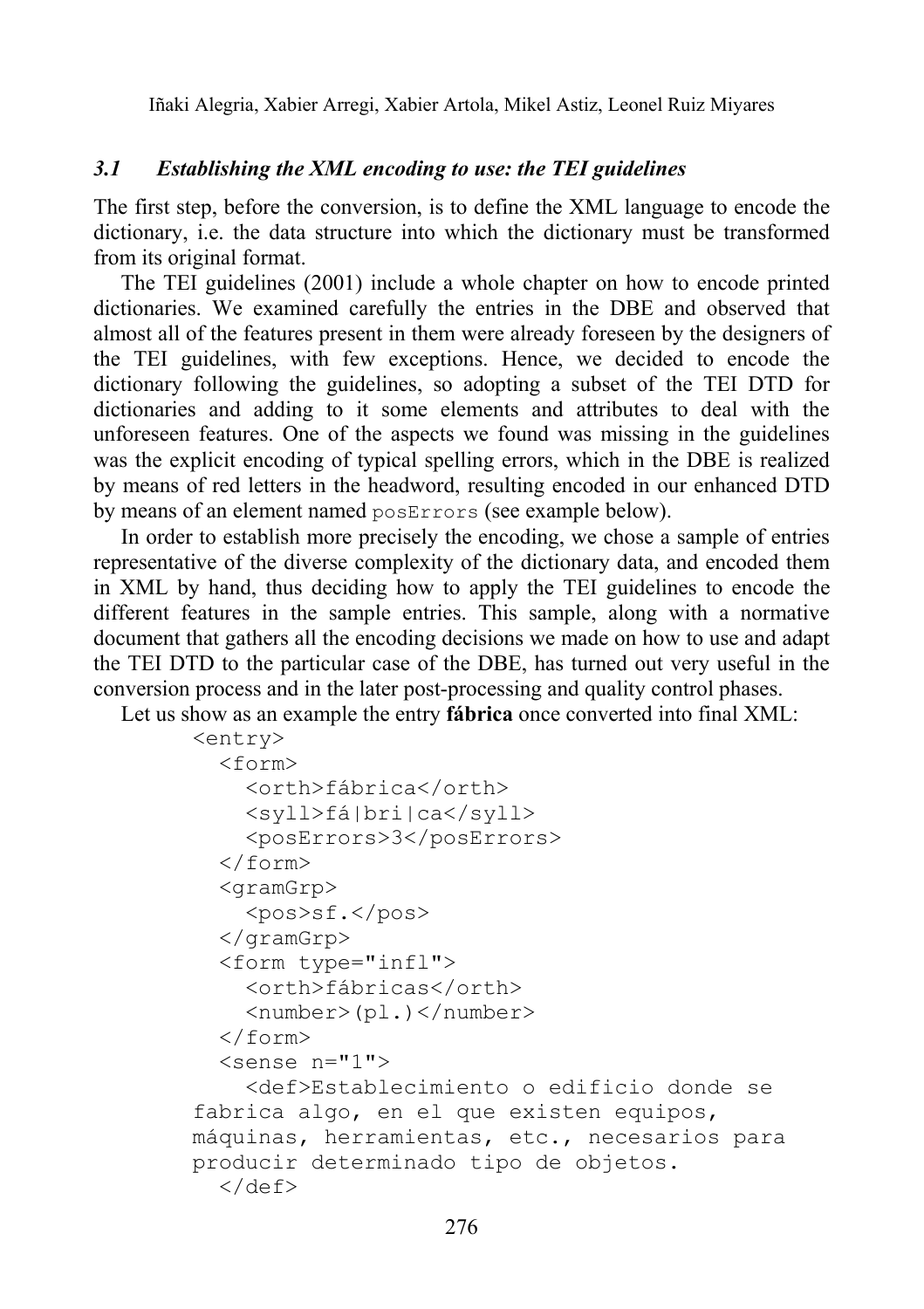```
 <eg> 
        <q>Ibia comenzó a trabajar en una <oRef/> 
de zapatos.</q> 
    \langle/eg>
     <xr type="syn"> 
       <1b1>Sin.<(1b1> <ref>industria</ref> 
        <ref>factoría</ref> 
        <ref>empresa</ref> 
    \langle/xr>
   </sense> 
   ... 
</entry>
```
#### *3.2 The conversion phases*

 $\overline{a}$ 

The conversion of the dictionary from RTF to XML has consisted of three consecutive phases:

- Pre-processing of the original documents in order to get an unambiguous, "normalized" and consistently *edited RTF version* of the dictionary. *MS Word* macros have been used in this phase.
- Conversion of the edited RTF version into a *preliminary XML version* using a tool named *Ferret* (Patrick *et al.*, 2002), whose goal is to semi-automatically learn the structure of dictionary entries, based mainly on typographical features, and to encode them into (in our case, preliminary) XML.
- Post-processing of the preliminary XML version in order to correct encoding errors, so getting the *final XML version* of the DBE*.* XSLT scripting has been used in this phase<sup>3</sup>.

One important basic principle that has to be kept in mind during the conversion is the fact that the conversion can never be done perfectly. Because of the complexity of a dictionary there always exist small features which can not be automatically converted in a proper way and have to be corrected afterwards. Of course we have strived to minimize the amount of these corrections, because it can be a time-consuming and sometimes annoying activity, but in the end a human quality control phase has been carried out to guarantee that the final encoding of the dictionary is completely correct.

<sup>3</sup> The XSLT and XQuery Processor *Saxon* (http://saxon.sourceforge.net/) has been used in this phase.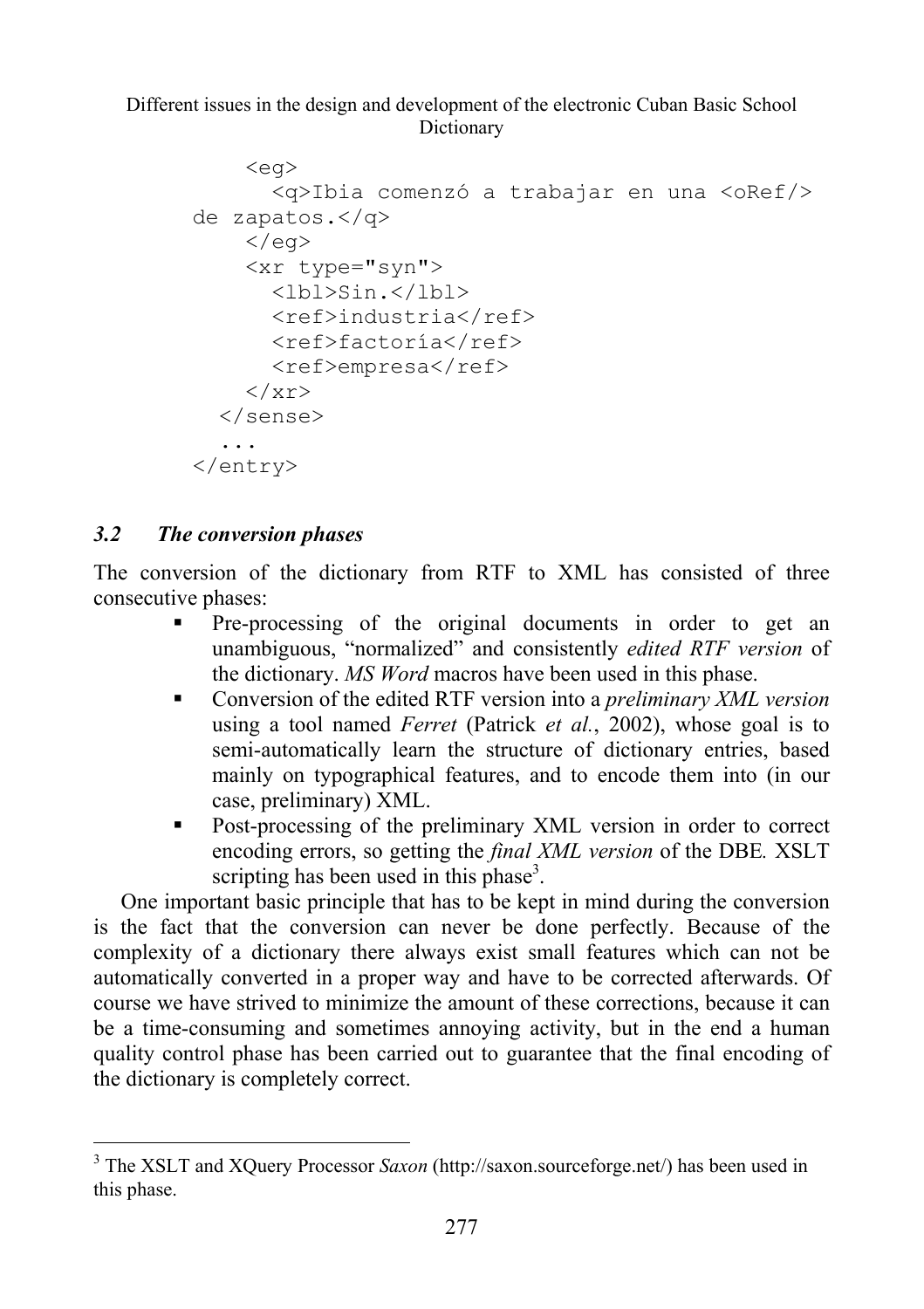#### *3.3 Evaluation of the conversion process and quality control of the DBE*

The evaluation has been based on an exhaustive quality control of the entries, which were manually revised at the application prototype, being their encoding manually corrected when necessary. As a first figure, we can say that 984 entries (13%) have been corrected as a result of this quality control.

 At a first stage, a selective control of entries was carried out. The entries reviewed in this stage had been reported by the lexicographer as problematic while priming them with *Ferret*, or by the post-processing script programmer who noticed several irregularities in the preliminary encoding that caused the entries could not be transformed automatically in a consistent manner. Diverse reasons can be found here among the ones used to report an entry as problematic: preprocessing errors and/or inconsistencies, spelling and/or typing errors already present in the printed version, character encoding difficulties, differences in the encoding of emphasis in definitions and examples, etc. Around 100 entries were revised and, if needed, corrected in this stage.

<span id="page-5-0"></span> Then, every entry in the dictionary was reviewed by a lexicographer, using for that an early prototype of the application, and the problems found in its rendering were reported. The XML encoding of the problematical entries was then manually revised and corrected. The corrections made at this second stage are also very heterogeneous, and range from the correction of simple punctuation and/or spelling errors up to major encoding changes; in a few cases, new lexicographical elements were discovered in the entries, and this obviously led to make changes and/or additions to the subset of the TEI's DTD adopted for the DBE, and to the rendering of these new lexicographical elements in the application interface. The lexicographers profited from the opportunity of this exhaustive reviewing to correct and enrich many entries (adding or enhancing definitions and examples, including new synonyms or related entries, etc.), thus improving the quality of the dictionary. On the whole, around 850 entries were touched up in this stage, which was followed by a second minor revision (only the entries modified were looked again) that affected nearly 250 entries; in this figure we include some changes made automatically in order to normalize hyphens and dashes, for example, which were found to be realized by means of different characters in the printed version.

## **4 Electronic DBE: architecture, GUI and information flow**

The XML dictionary documents constitute the basis of an electronic dictionary application already developed and distributed at 200 Cuban schools. The main goals of the electronic version of the DBE have been (1) to provide the students with a useful and modern dictionary tool for the learning and practice of the language, (2) to build first a CD version of the dictionary, and then to make it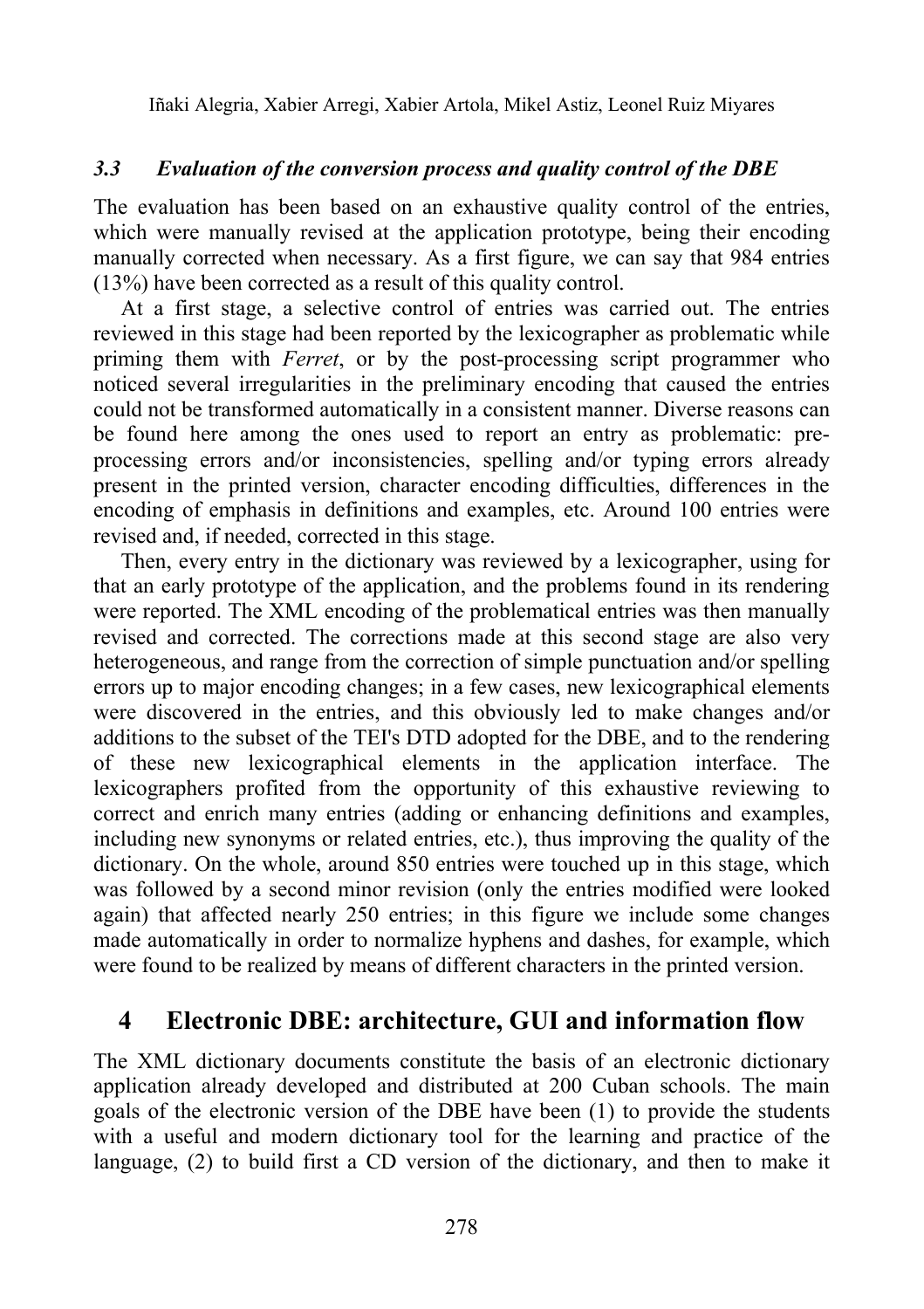available on-line in the web, and (3) to make use of XML technology as a basis for the storage and exploitation of the dictionary.

The functionality we wanted for the application included:

- First letter and index-based browsing facilities.
- Normal search or lookup, with closest match help.
- Advanced search: filtering of entries based on selected parts-ofspeech.
- Hyperlinking facilities: cross-references between related entries, synonyms, antonyms, etc.
- Orthographic help, [b](#page-6-0)ased on purposely encoded misspelling feasibility.
- Accessibility of verb paradigms and illustrations directly from the entries.
- Some statistics on the contents of the dictionary and help.

The application has been developed as a web application. The user needs just an ordinary web browser where the GUI of the application is shown. For the CD version, the web server is embedded into the application, while for the on-line version we are considering the use of a conventional web server. Anyway, clientside code should remain the same for both versions, while server-side code, although very similar, will have to be rewritten for the on-line version.

In this section, we will explain the design and architecture of the application, describing how the data are represented and structured, and outline the information flow between the dictionary server and the user interface.

 As just mentioned, a client-server architecture supports the application. Requests submitted by the user through the browser are processed at the web server, which in turn replies sending the data to the browser. A standalone *Ada*  Web Server<sup>4</sup> has been used for the CD version, and it is also being used already in a prototype of the on-line version, running on top of an Apache server that redirects the dictionary requests to the *Ada Web Server*. Most of the time, the server processes the information it has in XML converting it into XHTML before sending it to the client, so ensuring that the content sent will be properly rendered at the browser independently of its XML-processing capabilities.

## *4.1 Client-server architecture.*

The original dictionary was separated into 27 files corresponding to the 27 letters of the Spanish alphabet. After the conversion into XML the dictionary still consists of 27 separate documents, which constitute the basis of the application. Moreover,

<span id="page-6-0"></span> 4 Ada Web Server. © 2000-2003 ACT-Europe. Authors: Dmitriy Anisimkov, Pascal Obry.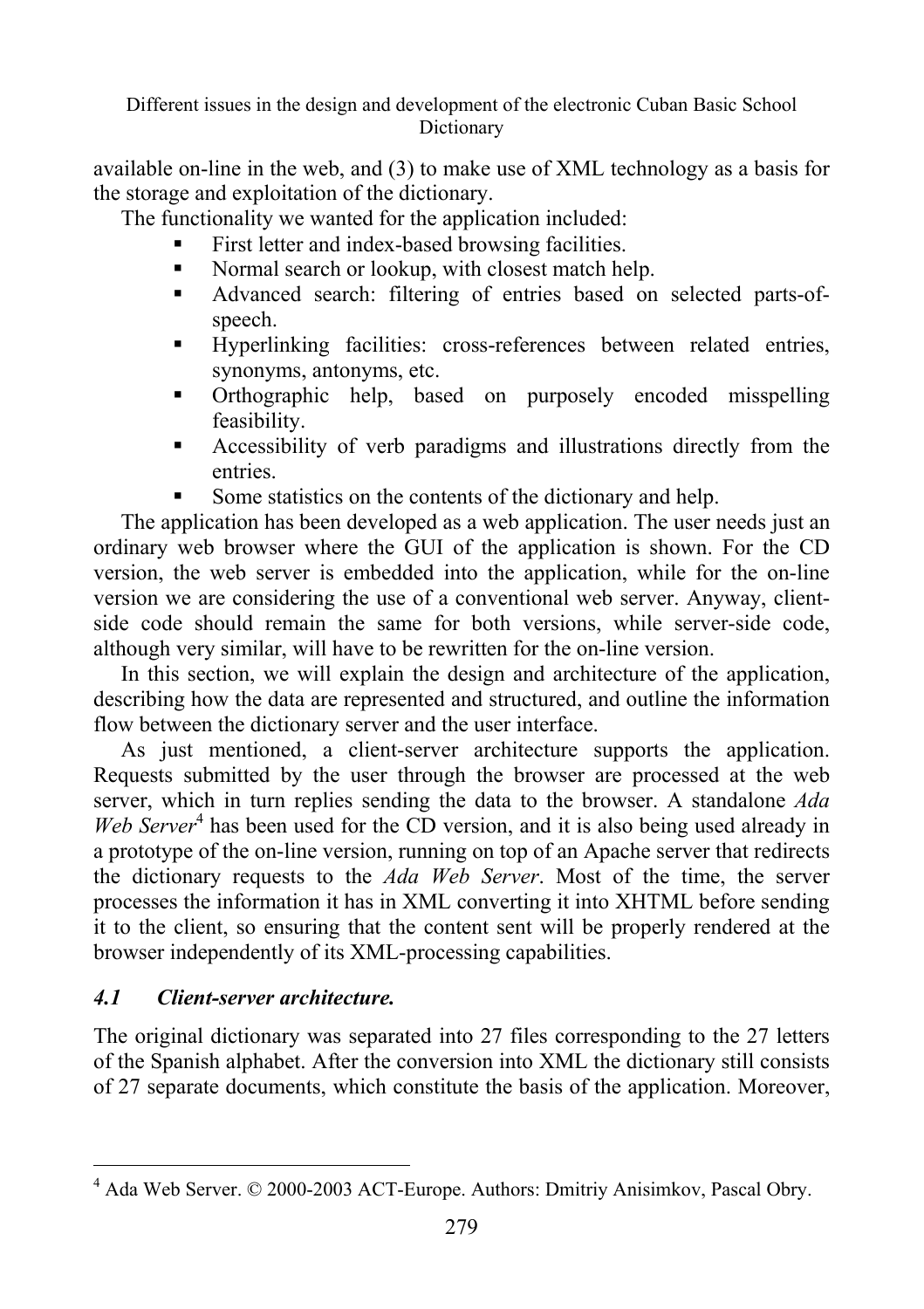indexes, verb paradigms, and illustrations can be found as well on the server side of the application.

So, viewing it at a more detailed level, the dictionary server contains:

■ Entry files, adequately [encry](#page-11-0)pted<sup>5</sup>: one document per letter (*a* .*xml*, *b xml, ... z xml*), where each entry is uniquely identified by the id attribute of the entry element. As an example, let us show you the entry **fábrica**, as stored in the *f\_.xml* document at the application (the content of the entry element is encrypted):

<entry id="f\_d0e148">ba9d23c4 ... 57d</entry>

 Indexes: one document per letter. The information attached to the entries in these indexes consists of the identifier and the headword, and the different parts-of-speech it belongs to (in any of its senses). The indexes are both accessed in normal and advanced search modes to (1) populate the headword lists at the application GUI, filtering them based on the choice of POS made by the user in the case of advanced search, and (2) to get the identifier of the entry requested given its orthographical form, to subsequently fetch the corresponding entry from the entry documents. They are also used when providing orthographic help to the user (see below, at section 4.3.1). This is a partial view of the *f* letter index:

```
<entryIndex>
```

```
 ... 
    <entry id="f_d0e148"> 
       <orth>fábrica</orth> 
       <pos>sf.</pos> 
    </entry> 
    ... 
    <entry id="f_d0e1450"> 
       <orth>falso</orth> 
       <pos>adj.</pos> 
       <pos>sm.</pos> 
    </entry> 
 ... 
</entryIndex>
```
 Verb paradigms: 80 inflection models, encoded also in XML, and directly accessible from the verb entries by means of a hyperlink set on the element that indicates the conjugation model according to

 $\overline{a}$  $<sup>5</sup>$  Encryption is only used in the CD version.</sup>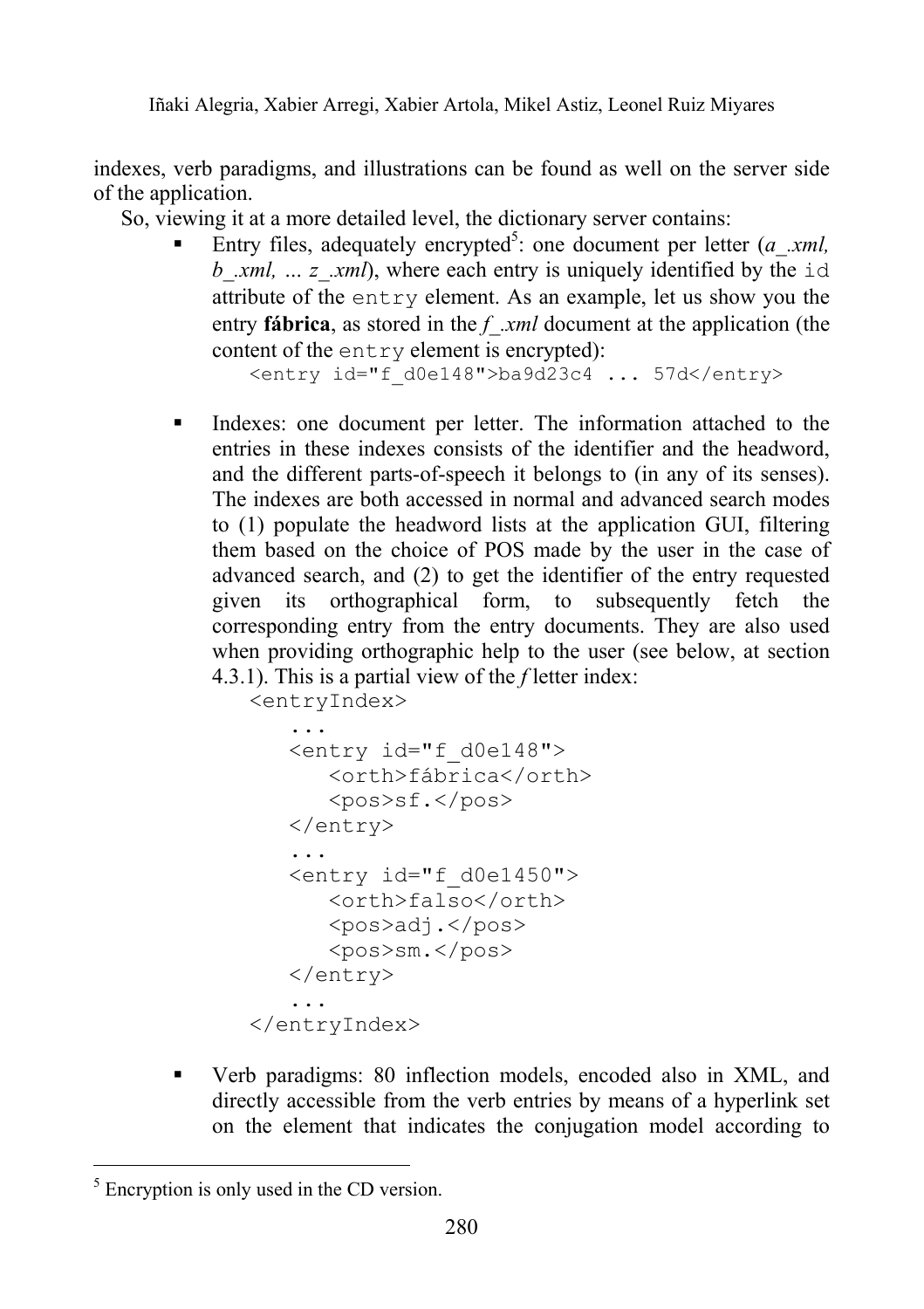which the verb conjugates. As an example, this is the verb paradigm of model no. 80, corresponding to the defective verb *concernir*:

```
<model id="80"> 
    <mode id="infinitivo">concernir</mode> 
    <mode id="gerundio" 
esp="1">concerniendo</mode> 
    <mode 
id="participio">concerniente</mode> 
    <mode id="indicativo"> 
       <tense id="pres"> 
           <conj p="3s">concierne</conj> 
          <conj p="3p">conciernen</conj> 
       </tense> 
 ... 
    </mode> 
    ... 
</model>
```
 Illustrations: 685 drawings and pictures in JPEG format can be found at the current version of the application. These images can be accessed by means of a hyperlink set on the target attribute of the corresponding entry, sense or re (related entry) element, or by browsing an illustration index created for this purpose.

As usual in web pages, rendering stylesheets *(.xsl* and *.css*) are located on the server, and they are used, in our case, to transform XML content into HTML before sending it to the client. Moreover, XSLT scripts responsible of fetching entries, indexes and suggestions (in the case of misspelled word searching) are also included on the server side, and constitute, along with the client-side JavaScript functions, the heart of the application functionality. On the client side, the application reacts to the user's actions and to the events occurring when using the dictionary, submitting the requests to the server and displaying the information received from it.

#### *4.2 Graphical User Interface*

The graphical user interface (GUI) of the application consists of several multiframe HTML pages. As has been said, client-side scripting is used to respond to the events produced on the interface (user clicks, input through the keyboard, etc.).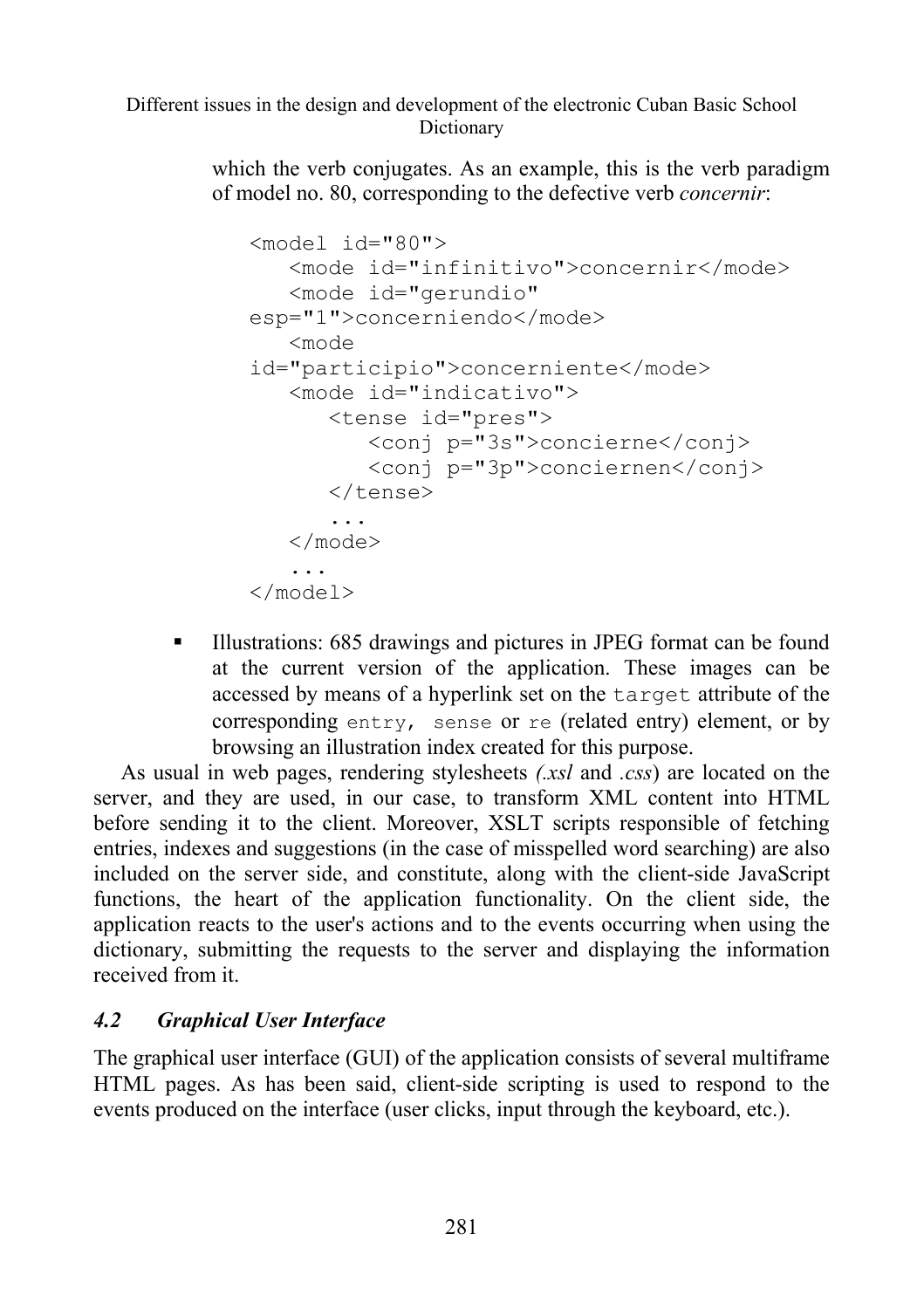

**Figure 1.** Graphical User Interface of the electronic DBE.

In Figure 1 a screenshot of the main window of the GUI is provided. As can be seen, the GUI contains the following elements: a menu bar that gives access to the different functionalities of the application (statistics, illustrations, help, advanced search, etc.), an alphabet bar for browsing the dictionary based on the first letter, an input textbox or search frame, a headword selection listbox, a suggestion listbox, and a main area for displaying the entries. In some entries, standard-look hyperlinks are displayed allowing the user to navigate from there to other related entries, such as synonyms, antonyms, and so on. Moreover, in advanced search mode a special checkbox bar allows the user to select the parts-of-speech wanted to be used as a filter when filling up the headword selection box.

The interface developed meets both the wishes of the members of the CLA and the requirements of the application, especially regarding the target user group analysis. In the design of the GUI we decided to merge the search and browse functionality. This is because they have a lot of aspects in common and we can combine them without losing the requirement to keep things simple in use. If a user types the first letter of a search string then all the headwords starting with that letter will be shown in the headword selection box. The same thing happens if the user clicks one of the letters of the alphabet bar. Once the headword selection listbox or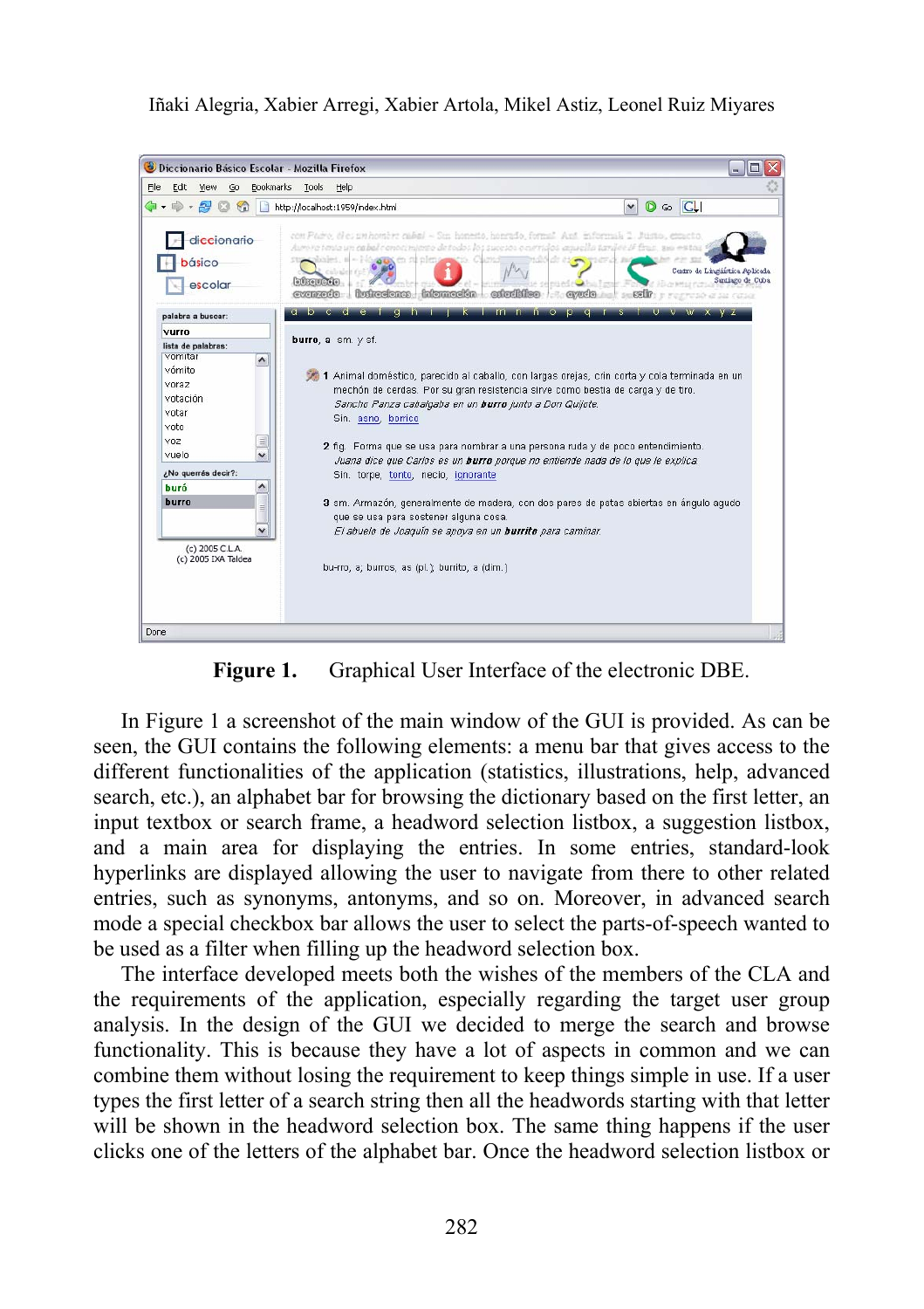```
Different issues in the design and development of the electronic Cuban Basic School 
                                    Dictionary
```
index is populated, the user can choose to display one of the entries just by clicking it on the index.

#### *4.3 Information flow: client-server communication.*

As mentioned above, the electronic DBE has been developed as a web application, where the server serves XML content in response to requests made by the user through the client GUI. XSLT stylesheets are used on the server to search the information requested and fetch it from the dictionary documents. Moreover, they are also used, in combination with CSS stylesheets, to convert the XML data into HTML before sending them to the browser.

One important remark regarding the underlying infrastructure must be made here. On the one hand, when searching or browsing the dictionary, both in normal and advanced search modes, just the index documents are downloaded in a first moment, in order to populate the headword selection listbox. Filtered index documents are served when in advanced search mode, or when proposing orthographical corrections to the user (in this case to fill up the suggestion listbox). The biggest index file (corresponding to the *c* letter) is less than 100 kilobytes in size, so it is not very costly, in terms of time and space, to completely download one of these each time it is required (with the proviso that, if it is already in the browser's cache, there is no need to download it again); we expect that the behaviour of the application will be similar in the on-line version. On the other hand, dictionary information is served on a per-entry basis, meaning that, when a particular entry is requested, just the XML element encoding it is fetched from the corresponding document, to be then converted into HTML and sent back to the browser to be displayed.

 Index documents are fetched from the server, filtered if necessary, and rendered at the browser as HTML option elements in the headword selection listbox's select. In the case of entries and verb paradigms, the server must extract the information (the entry or superentry, or the verb paradigm) from the corresponding document (the document matching the initial letter or the document containing all the verb inflection models), convert it into HTML, and send it to the browser. This is performed in both cases in an analogous way: a server function processes the request by invoking an XSLT script, which, based on the parameter(s) provided (the entry identifier or the inflection model number respectively), fetches the required element from the corresponding document, transforms it into HTML by means of a suitable XSL stylesheet, and sends it to be displayed in the main entry display area, in the case of entries, or in a new window, in the case of verb paradigms.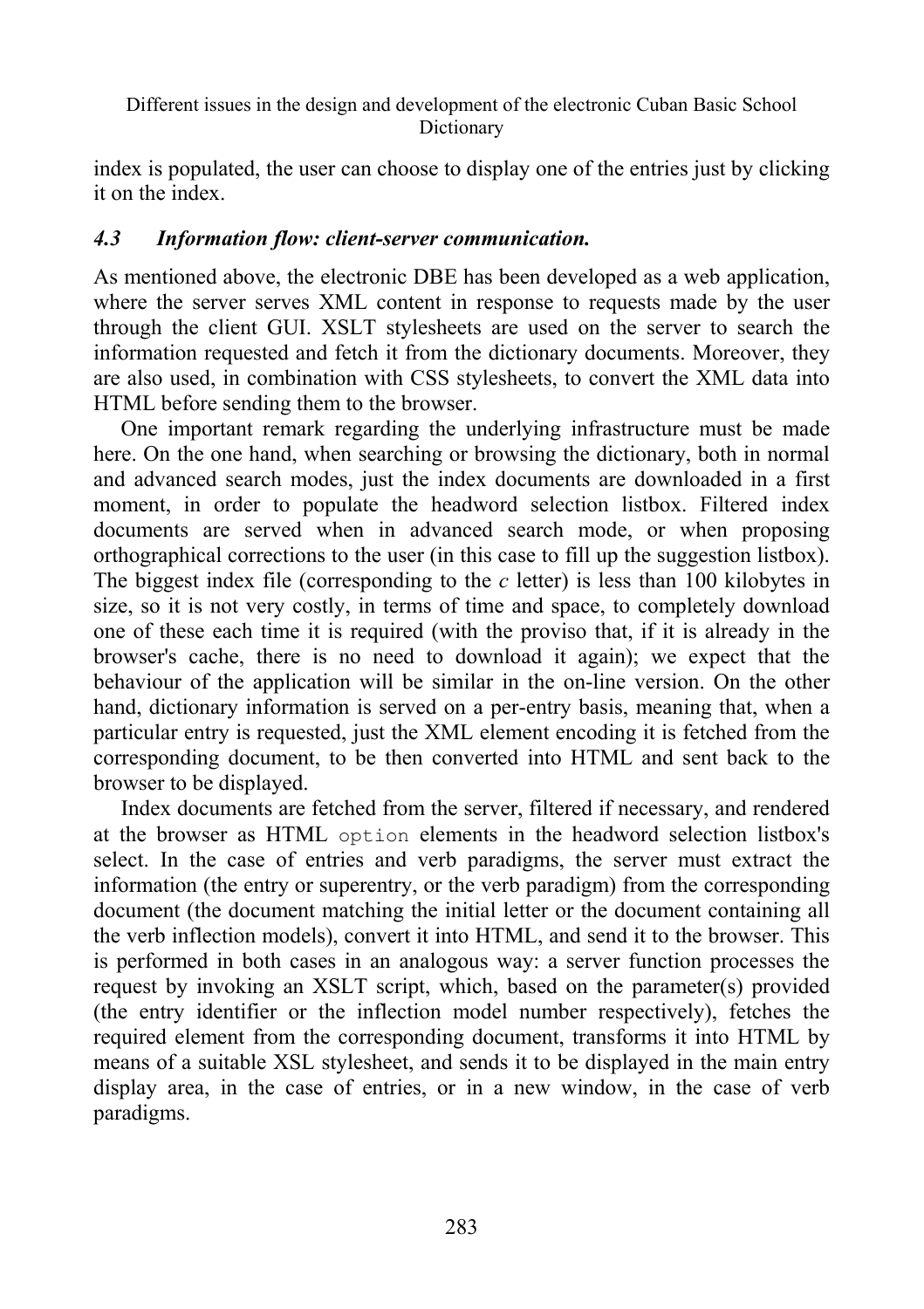#### <span id="page-11-0"></span>*4.3.1 Correction of typical spelling errors*

If no exact match is found in the index downloaded (once the user has ended typing), a regular expression representing the possible correct spelling intended by the user is built. This task is based on orthographic criteria (no typing errors are corrected in this version of the dictionary) issued from previous research carried out at the CLA in the area of patterns and likelihood of spelling errors (Miyares, 1996).

 Two phases can be distinguished here. The first one, the construction of the regular expression, is performed on the client. The regular expression is then submitted to the server along with the possible starting letters of the correctly spelled candidates and the list of POS selected (in the case of advanced search). The function invoked on the server examines the appropriate index documents, filtered according to the list of POS provided, matching the entry headwords against the regular expression. The server processes the index documents, using for that the SAX model of XML processing, and builds a list of candidates that are then proposed to the user as spelling suggestions.

 The construction of the regular expression is based on a set of "clusters" of typical spelling errors. We call cluster in this context to a set of letters and/or pairs of letters that can be misused [at a partic](#page-12-0)ular position of the word. For example, one of the clusters contains the letters *b* and *v*. In Spanish the *v* is mostly pronounced as a *b*, which explains why this mistake (incorrect substitution of these two letters) is made frequently. These clusters can be used to replace all the letters of the search string that are part of one of them by the other letters in the same cluster, so creating all possible combinations of the search string based on the clusters. The clusters that have been implemented in the current version include the following cases, among others: the above mentioned  $b/v$  confusion, improper use or omission of *h* before or between vowels, misuse or omission of accent on vowels, incorrect substitution of sibilant consonants  $(s, c, z, x)$ , confusion of  $y$  and  $ll$ , misuse of *n* before *p* and *b*, etc. So, when building the regular expressions, every letter or pair of letters in the search string that is member of one of the clusters is replaced by an expression representing the other elements in the same cluster. Obviously, if the letter does not belong to any cluster only the letter itself is inserted in the regular expression. For example, every occurrence of *b* or *v* in the search string will be replaced in the regular expression by *[bv]*, meaning "*b* or *v* can be matched at this position of the word".

 In Figure 2, you can see the regular expressions constructed after applying these operations to the search strings *vurro*, *uevo*, and *siudá*, along with the initial letters indicating, in each case, the index files that the server must check to build the list of candidates, and the candidates finally suggested: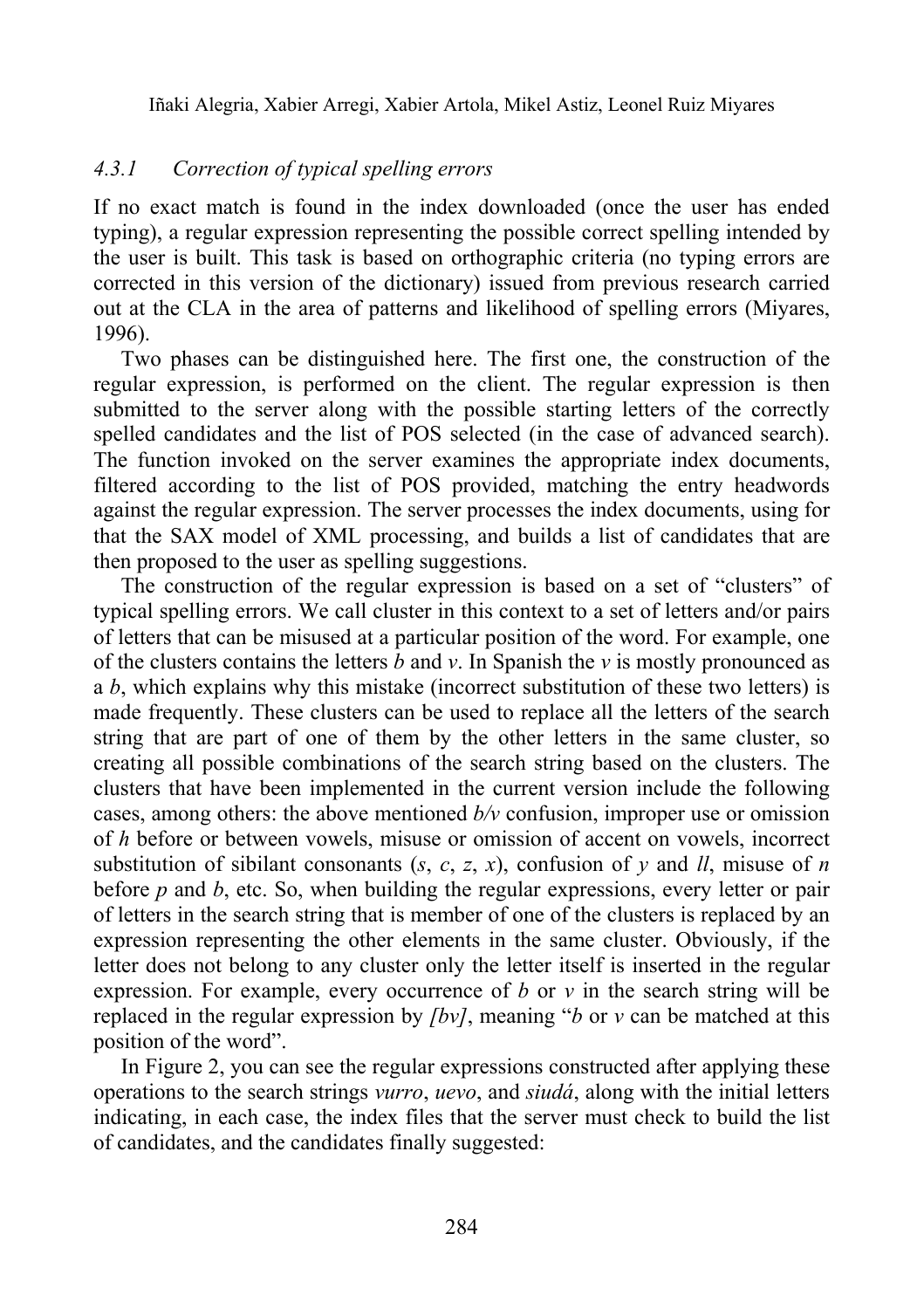<span id="page-12-0"></span>

| <b>Search string</b> | Regular expression                    | <b>Initial letters</b>         | <b>Suggestions</b> |
|----------------------|---------------------------------------|--------------------------------|--------------------|
| vurro                | $[by]h?$ [uúüw]s?( $l$  r rr)h?[oó]d? | bν                             | buró, burro        |
| uebo                 | $h$ ?[uúüw]h?[eé]s?[bv]h?[oó]d?       | huw                            | huevo              |
| siudá                | [csxz]h?[iiy]h?[uúüw]s?dh?[aá]d?      | $\mathcal{L}$ sx $\mathcal{I}$ | ciudad             |

Figure 2. Building regular expressions to correct spelling.

As can be seen, only one regular expression is needed for one search string, and the matching operation of this regular expression against all the headwords in the possible index files is very efficient. Indeed, much more efficient than applying typical spelling correction algorithms, such as the replacement of letters, the transposition of a pair of contiguous letters, and so on. Moreover, using this technique, although not being able to correct typos (it was not our aim to do that, because, in fact, this is not a spelling corrector, but a tool whose goal is to assist the student in the learning of the language), we are able to make "more intelligent" suggestions that would not be possible using those spelling correction techniques. For instance, the spelling corrector included in the Spanish version of MS Word 2003, although it proposes **buró** and **burro** for *vurro*, it is not able to propose the correct candidates for *uebo* and *siudá*, and this kind of errors are of relative high frequency among students.

We think that this approach suits better the didactic character of the electronic DBE, as regards its aim as a tool to help in the learning of the language. Other features already mentioned, such as the use of red letters in the headwords to indicate the likelihood of orthographical errors, were also conceived, already for the printed version, with the same idea in mind.

## *4.4 Some considerations on the application development and implementation aspects.*

It was desirable that both versions, the standalone and the on-line version, shared the same architecture using even the same code as far as possible, so we would only have to implement the application once. Because of the differences in the underlying infrastructure, the two versions would not be exactly equal, but by implementing everything in a modular way, the differences could be kept very small. The only difference between the two versions is that the CD-ROM version works completely on a local machine, and the web version will do a part of the processing on the server machine and send the results to the client computer.

 Open-source software has been used to implement the application. On the server side, the main functions are implemented in standard Ada, making use of the Ada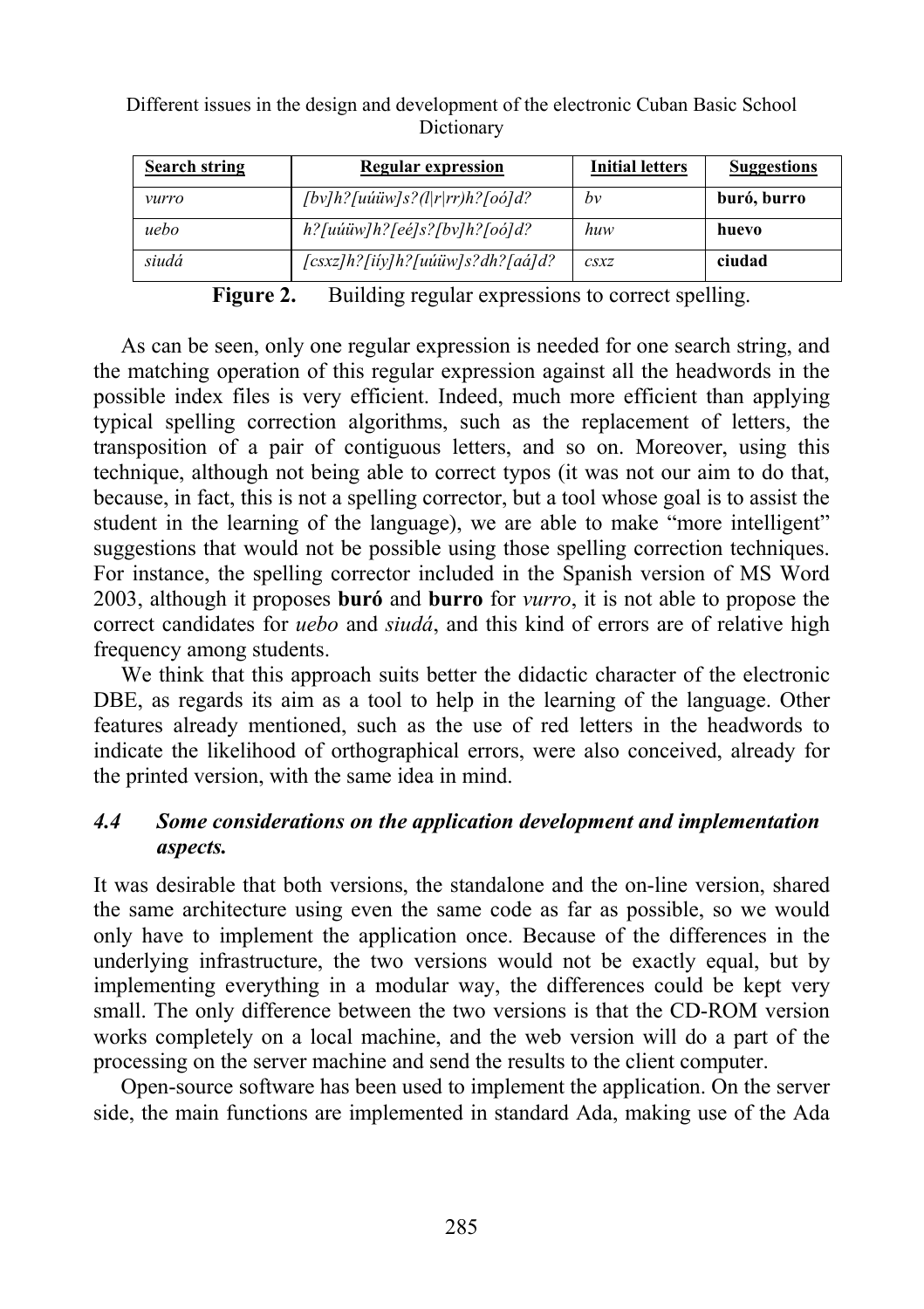Web Server, XML/Ada<sup>6</sup>, Ada Xslt<sup>7</sup> and Serpent Blockcipher<sup>8</sup> packages, compiled using GNAT, and XSLT scripts are used as it has been already explained above (the libraries *libxml2*, *libxslt* and *libexslt* developed by the GNOME project<sup>9</sup> are used to interpret this scripting). On the client side, JavaScript scripting is all we need to make the application work.

## **5 Future work**

As has been said, short-term future work includes the development and setting up of the on-line version of the dictionary at the CLA website (an already operative prototype is being tested). This will have the great advantage over the CD version that it will be constantly enriched and corrected.

 At a longer term, the production of a second version of the electronic DBE is envisaged. This version should include, among other features, full lemmatization of definitions and example texts, in such a way that possibly dynamic hyperlinks over every single word occurring in these texts would be made feasible. A Cuban Spanish lemmatizer is already being developed at the CLA with this goal in mind among others. Such a tool is needed to pre-process the definitions and examples of the dictionary lemmatizing them and making possible the establishment of the links between word occurrences and their corresponding dictionary entries.

 Finally, a dictionary editing environment is now a must for the lexicographers at the CLA. We can't anymore edit our old Word files, but we have to deal with XML-encoded documents. We are already working in such an environment, and an operative prototype has already been implemented and is being tested. The requirements of this environment are the following: (1) it must allow adding, deleting and modifying entries in a friendly fashion: XML details must be transparent for the lexicographer; (2) it should provide the lexicographers with all the features of a full-fledged DBMS: full search capabilities, safe storage, concurrent access, integrity constraint checking, etc.; (3) it must allow to

 $\overline{a}$ 

- *libxml2:* XML C parser and toolkit developed for the GNOME project. © 1998-2003 Daniel Veillard.
- *libxslt:* XSLT C library developed for the Gnome project. © 2001-2002 Daniel Veillard.
- *libexslt:* Extension library for XSLT. © 2001-2002 Thomas Broyer, Charlie Bozeman and Daniel Veillard.

 $6$  XML/Ada. XML suite for Ada95.  $©$  2001-2002 ACT-Europe.

<sup>7</sup> Ada\_Xslt. Ada 95 binding for XSLT. © 2002 Maxim Reznik.

<sup>&</sup>lt;sup>8</sup> Serpent Blockcipher. Implementation of the AES candidate algorithm Serpent. © 1999 Gisle Sælensminde.

<sup>9</sup> http://www.gnome.org/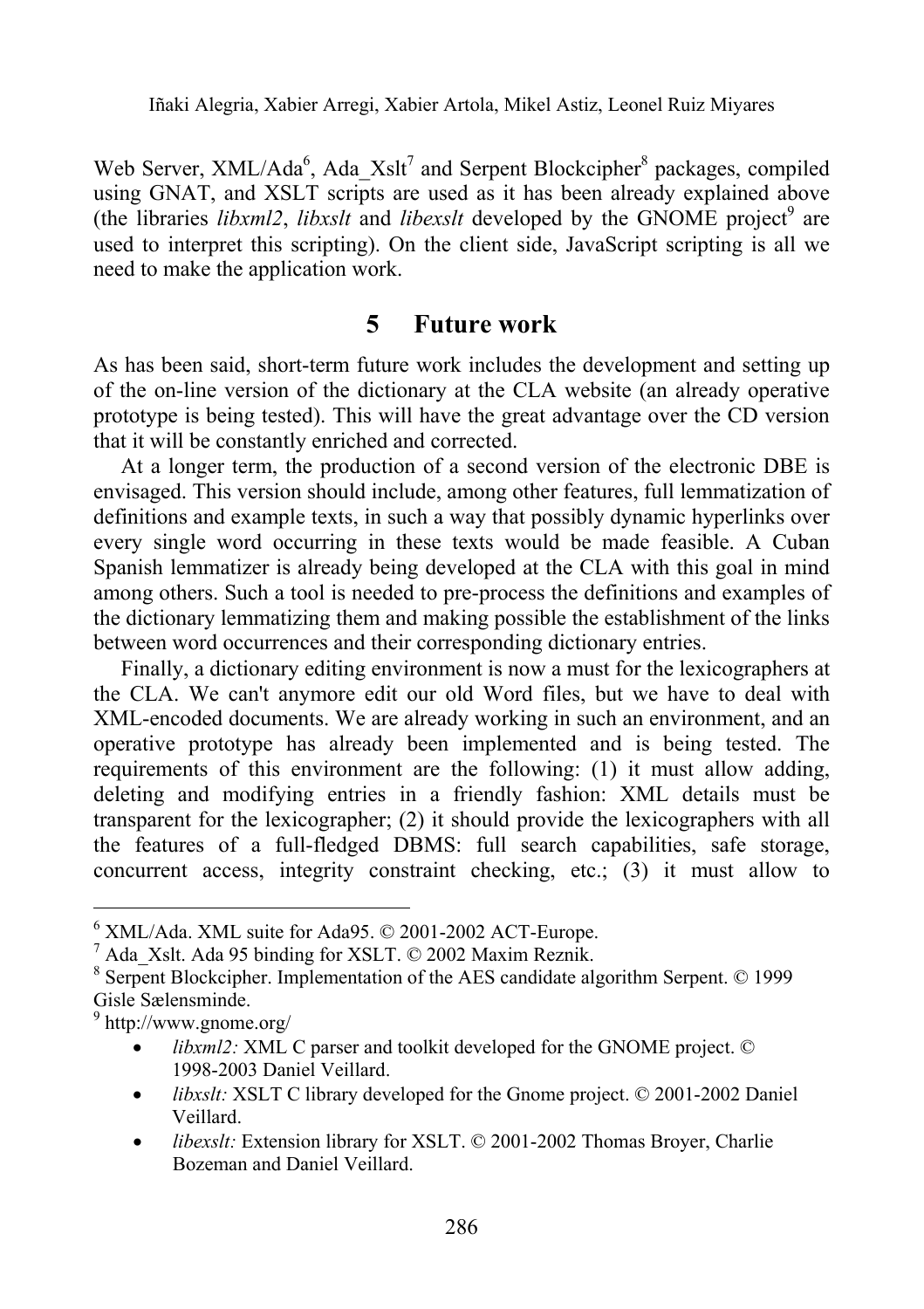automatically generate the files and components needed by a running application such as the current electronic DBE: entries, indexes, images, etc.; and (4) tailored output must be feasible: it should allow to easy export data required in print editions, diversified electronic versions, etc.

### **6 Conclusions**

In this project, a methodology for the semi-automatic conversion of a dictionary from RTF format into XML has been devised and conducted. The foundation of this methodology is to unambiguously recognize the different fields in the entries, and consists of the application of diverse processing techniques both to RTF and XML. As a result, the DBE is now a real lexicographical database where the information is represented and structured in a suitable way, encoded accordingly to a well-recognized standard such as the TEI guidelines. This database constitutes the basis over which future lexicography work at the CLA will be done.

We must emphasize here the importance of the manual quality control after a semi-automatic conversion process of this kind, because, although costly, we find it essential to ensure the correctness of the data.

Moreover, an electronic dictionary application has been designed and developed. A CD-ROM version has been distributed at the Cuban schools and is already being used, whereas the on-line version will be available pretty soon. We would like to emphasize here two aspects: on the one hand, the architecture of the application that has been developed as a web application, even for the CD version; on the other, its student-orientation, making it a first technology product that can be used at schools as a learning tool, and which follows the research conducted at the CLA over the years on orthography and other language learning aspects (Ruiz  $\&$ Miyares, 1999).

Another point to highlight in the accomplishment of the project is the collaboration between the two partners, on the one hand the CLA, involved in applied linguistics for more than 30 years, and the IXA NLP Research Group. The long experience in traditional lexicography of the CLA members has met the know-how and experience of previous computational lexicography projects of the IXA group (Arregi *et al.*, 2003), giving as a result this lexicography work and the starting point of a hopefully even more fruitful cooperation in the future.

## **Bibliography**

#### **A. Dictionaries**

Marconi L., Miyares Bermúdez E., Ratti D., Rolando C., Ruiz Miyares L. (1999) *Diccionario Ortográfico del Español. Basado en el léxico del escolar cubano.*